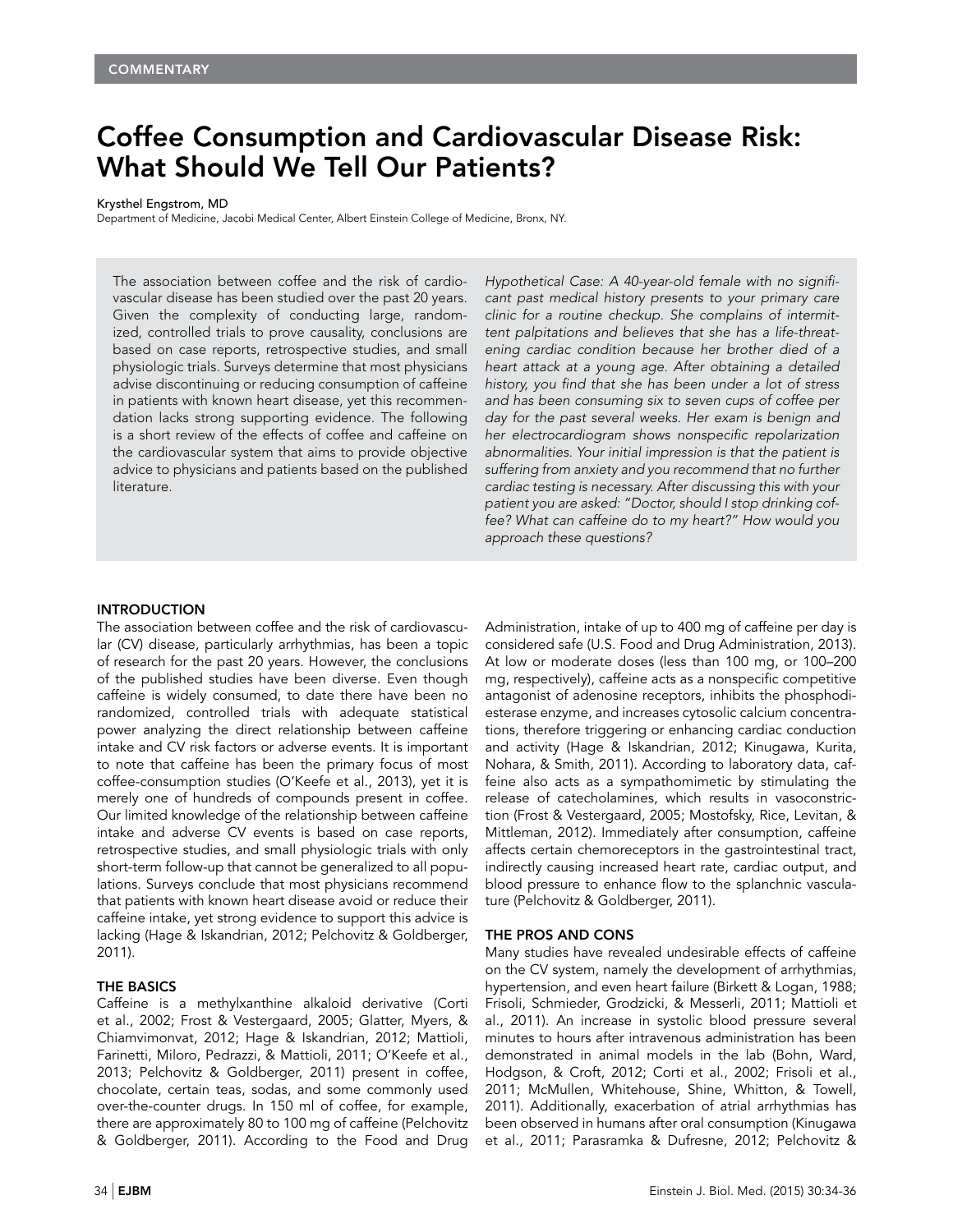| Table 1   Effects of Coffee on Cardiovascular Health |                                                                                                                                                             |
|------------------------------------------------------|-------------------------------------------------------------------------------------------------------------------------------------------------------------|
| <b>Blood Pressure</b>                                | Transient elevation acutely in nonhabitual drinkers; no effect (tolerance) with regular<br>intake                                                           |
| Insulin Sensitivity                                  | Increase in adiponectin levels; decrease in insulin resistance from uprequlated IGF-1<br>signaling                                                          |
| Serum Lipids                                         | Increase in total and LDL cholesterol (with boiled coffee, not filtered)                                                                                    |
| <b>HS CRP</b>                                        | Decrease                                                                                                                                                    |
| Arrythmias                                           | No association between consumption and incidence of supraventricular arrythmias, or<br>frequency or severity of ventricular arrythmias                      |
| Congestive Heart Failure                             | Decrease in risk with four cups per day; increase in risk with fewer than or more than<br>four cups per day (U-shaped curve, not statistically significant) |
| Coronary Heart Disease                               | Decrease in risk with moderate consumption (one to two cups per day)                                                                                        |
| Mortality                                            | Decrease in risk of cardiovascular mortality in patients without preexisting<br>cardiovascular disease (dose-response protective effects)                   |

Goldberger, 2011). Based on the observations made by Kinugawa et al., the effect of caffeine on atrial rhythms is more pronounced when high doses are administered to subjects who might be caffeine sensitive (Kinugawa et al., 2011). It is important to note, however, that these hypotheses are based on limited observations, that the acute effects of caffeine administration tend to resolve within several hours, and that tolerance to caffeine's effects readily develops when caffeine is regularly consumed. Because of these observations, the long-term effects of caffeine consumption on blood pressure and arrhythmias are not considered clinically significant; however, prospective randomized studies to evaluate the longitudinal effects of caffeine have not been conducted (Corti et al., 2002; McMullen et al., 2011; Pelchovitz & Goldberger, 2011). A random survey in 1988 of more than 2,000 patients concluded that there was no statistically significant evidence that habitual caffeine intake increased the risk of hypertension (Birkett & Logan, 1988).

In a canine model, the degree and severity of arrhythmias secondary to caffeine administration were found to be dose-related. In small clinical studies, moderate coffee consumption was associated with atrial fibrillation persistence, particularly in hypertensive patients (Kinugawa et al., 2011; Mattioli et al., 2011). After analyzing a case of atrial tachycardia exacerbated by caffeine and after reviewing other caffeine-related arrhythmia cases, Kinugawa concluded that in certain patients, moderate caffeine consumption can produce QRS interval prolongation and shorten effective refractory period of the right atrium, the atrio-ventricular node, and the right ventricle, which may be associated with significant atrial and ventricular arrhythmias (Kinugawa et al., 2011). However, case reports cannot always demonstrate causality, and the possibility that these patients might be particularly sensitive to caffeine due to baseline conduction abnormalities cannot be ruled out.

Table 1 summarizes the effects of coffee consumption on cardiovascular health, which are well described by O'Keefe

et al. (2013). Klatsky, Hasan, Armstrong, Udaltsova, and Morton (2011) found that moderate caffeine intake was inversely related to the risk of hospitalization due to arrhythmias, suggesting that it is highly unlikely that caffeine ingestion increases arrhythmia risk. The consumption of 4 cups of coffee per day had a moderate but statistically significant inverse relationship with heart-failure incidence, yet, as the consumption per day increased, the association had no statistical significance (the so-called J-curve relationship) (Mostofsky et al., 2012). A cohort from the Danish Diet, Cancer, and Health Study did not discover an association between the amount of caffeine consumed per day and the risk of atrial fibrillation or flutter (Frost & Vestergaard, 2005). This study had the strength of a large sample size, given the high coffee consumption and prevalence of atrial fibrillation in Denmark. It is important to note that these studies are observational and subject to behavioral bias.

Most epidemiological data related to caffeine consumers suggest that moderate coffee intake is not associated with CV disease and might even have protective effects (Hage & Iskandrian, 2012). Studies have suggested that caffeine metabolites may even have positive effects on endothelial function, glucose metabolism, cholesterol transport, oxidative stress, and platelet function, among other processes (Bohn et al., 2012; Mattioli et al., 2011). Caffeine may reduce atherosclerosis via several active compounds that function as potent antioxidants, which can reduce reactive nitrogen species, protect against apoptosis, and even reduce oxygen consumption in vascular smooth muscle (Mercer, Gray, Figg, Kumar, & Bennett, 2012).

#### THE BOTTOM LINE . . .

The available literature suggests that caffeine consumption is generally safe, but reports of its indirect effects on the cardiovascular system must not be completely disregarded. These findings should prompt us to educate patients about the possible acute effects of moderate to high caffeine doses in nonhabitual consumers and advise patients with